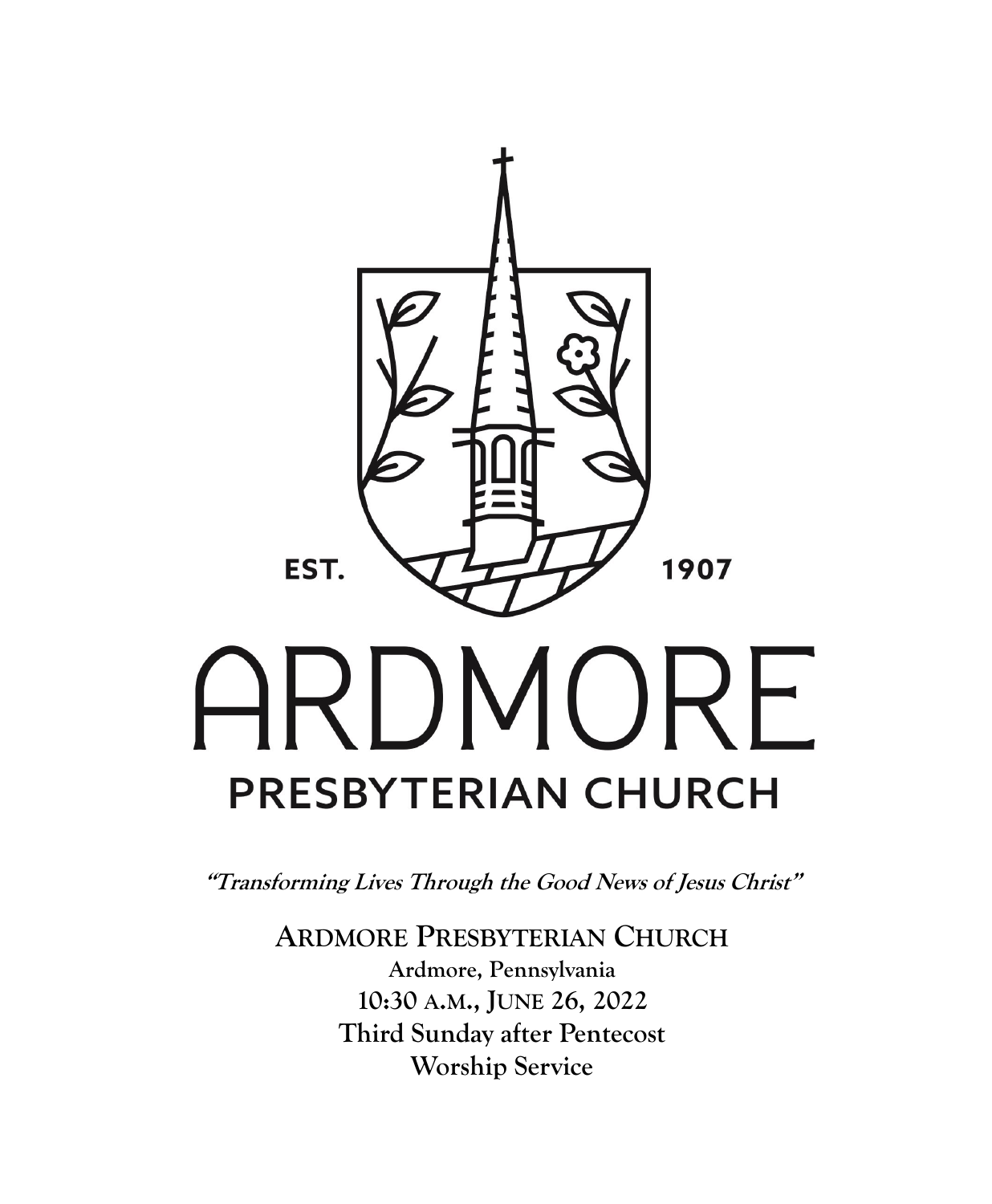*We welcome you warmly to Ardmore Presbyterian Church* where we strive to be faithful disciples of Jesus Christ.

We are especially thankful for visitors. If you have a **prayer request**, please email it to Rev. Jason Grimes at jgrimes@ardmorepres.org or call 610-642-6650x100.

A recording or live streaming of **Sunday's service** will be posted online at [www.ardmorepres.org](http://www.ardmorepres.org) and on our YouTube page.

*Please spread the word to those who are interested in viewing our virtual worship.*

In the tradition of the **Presbyterian Church USA**, our church is governed by a group of elders called the Session. Elders are elected by the congregation, and serve for specific terms of service. Together with our pastor, elders are called to exercise leadership, government, spiritual discernment, and discipline, and have responsibilities for the life of the congregation, as well as the whole church.

#### **SESSION**

**Class of 2022** Dick Corl Barry Jeffries Jeff Michaelson Ben Yurchak

**Class of 2023** Jody Brumbach Elaine Giese Donald Poorman, *Clerk of Session*

#### **Class of 2024**

Chip Cobb, Jr. John DiNome Robie Lawlace

Likewise, our congregation elects members to serve on the diaconate. It is the duty of deacons, first of all, to minister to those who are in need, to the sick, to the friendless, and to any who may be in distress both within and beyond the community of faith. Our deacons visit with members, organize support for those in need, and lead us in celebrations.

#### **DIACONATE**

#### **Class of 2022**

Jessie DiNome, *Moderator* Maria Helena Fernandez Elizabeth Luff Katherine Anne Matt

**Class of 2023**

Kristy Cobb Graham Fuller Isla Grant Anne Toal McComiskie

#### **Class of 2024**

Dan Del Duca Carol Fritz Sarah Schreiner, *Co-Moderator*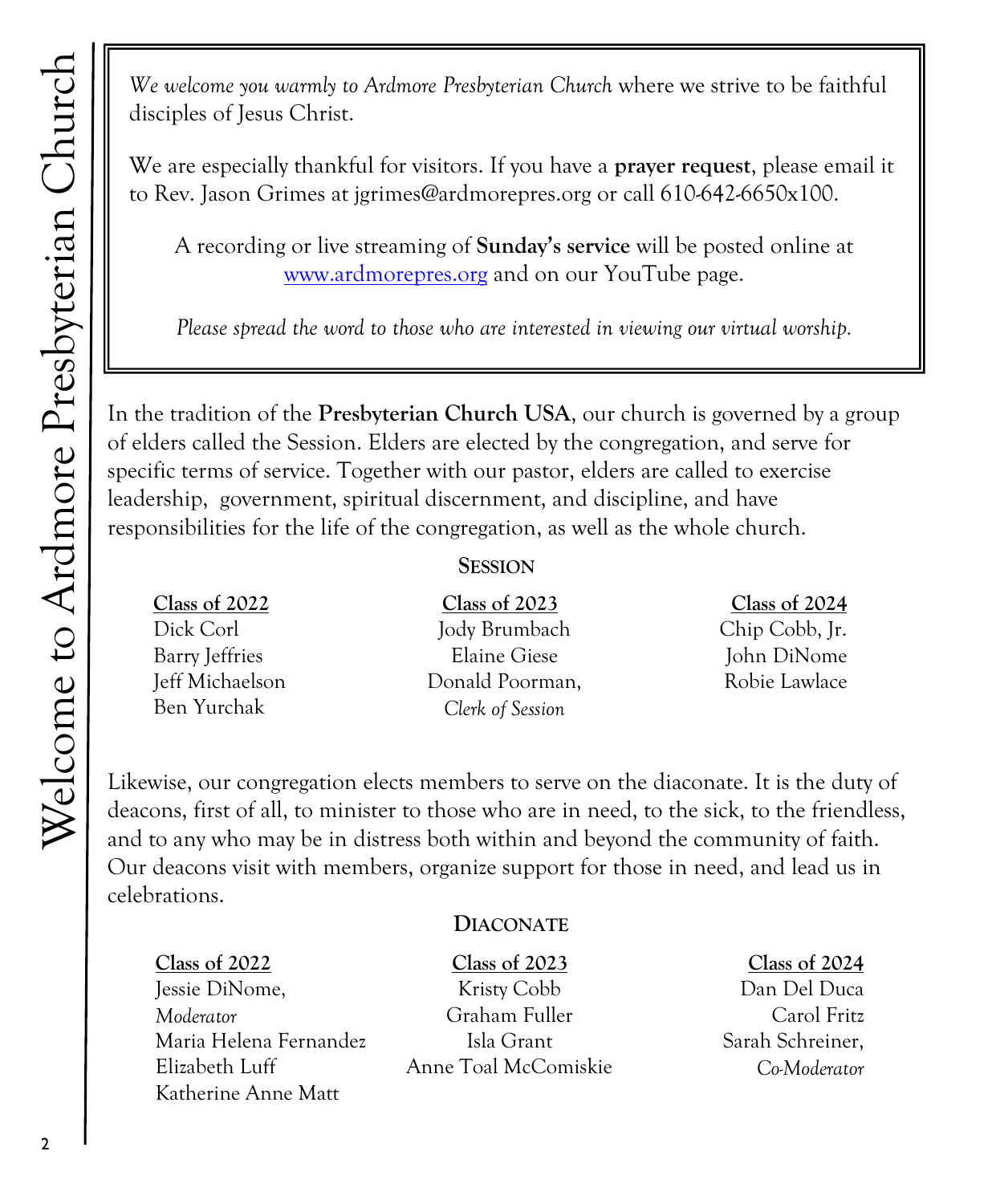**\*Standing for those who are able. People's response in bold type.**

#### **GATHERING THE PEOPLE OF GOD**

 PRELUDE, Hymn Sing *All are invited to sing verses 1-2 of suggested hymns. See index of first lines and common titles on page 711 of hymnal.*

The grace and peace of the Lord Jesus Christ be with you. **And also with you.**

#### LIFE AND WORK OF THE CHURCH Rev. Jason Grimes

#### OPENING PRAYER

\*CALL TO WORSHIP (Psalm 136) Rev. Graham Robinson O give thanks to the Lord, for he is good, **for his steadfast love endures forever.** It is God who remembered us in our low estate, **for his steadfast love endures forever,** And rescued us from our foes, **for his steadfast love endures forever.** Who gives food to all flesh, **for his steadfast love endures forever.** O give thanks to the God of heaven, **for his steadfast love endures forever.**

\*HYMN 476 *O Worship the King, All Glorious Above!* LYONS

#### CALL TO CONFESSION

The proof of God's amazing love is this:

While we were still sinners Christ died for us. Because we have faith in him, we dare to approach God with confidence. Let us admit our sins before God.

#### PRAYER OF CONFESSION (In Unison)

**Almighty God, you love us, but we do not love you fully. You call, but we do not always listen. We often walk away from neighbors wrapped in our own concerns. Time is precious and we sometimes waste the day participating in activities that teardown, rather than build-up. God of grace, help us to admit our sin, so that as you move toward us in mercy, we may repent, turn to you, and receive forgiveness; through Jesus Christ our Redeemer. Amen.**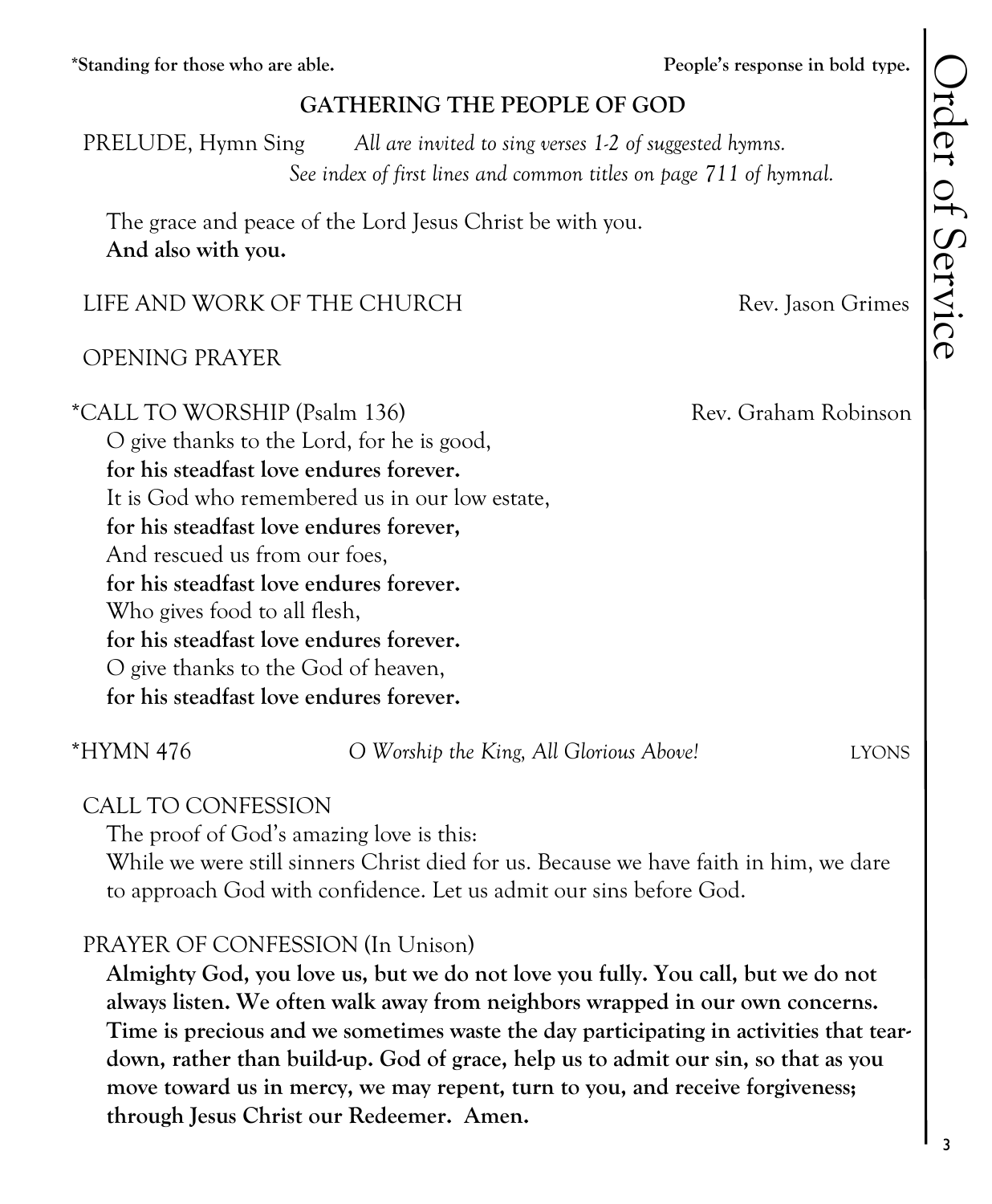#### ASSURANCE OF PARDON (Ephesians 1)

The Apostle Paul writes, "To the praise of his glorious grace that God freely bestowed on us in the Beloved. In him we have redemption through his blood, the forgiveness of our trespasses, according to the riches of his grace that he lavished on us." Friends, we are forgiven!

#### \*PASSING OF THE PEACE (Mark 11)

Whenever you stand praying, forgive, if you have anything against anyone; so that your Father in heaven may also forgive your trespasses."

The peace of Christ be with you. **Peace be with you.**

|  | *RESPONSE, Hymn 126 (v. 1) Come, Holy Spirit, Heavenly Dove | ST. AGNES |
|--|-------------------------------------------------------------|-----------|
|--|-------------------------------------------------------------|-----------|

| Come, Holy Spirit, heavenly Dove, | Kindle a flame of sacred love |
|-----------------------------------|-------------------------------|
| With all Thy quickening powers;   | In these cold hearts of ours. |

#### CHILDREN'S MESSAGE

#### **THE WORD PROCLAIMED**

#### UNISON PRAYER FOR ILLUMINATION

**Gracious God, as we turn to your Word for us, may the Spirit of God rest upon us. Help us to be steadfast in our hearing, in our speaking, in our believing, and in our living. Amen.**

 FIRST READING, I Chronicles 16:23-36 Sing to the LORD, all the earth. Tell of his salvation from day to day. Declare his glory among the nations, his marvelous works among all the peoples. For great is the LORD and greatly to be praised; he is to be revered above all gods. For all the gods of the peoples are idols, but the LORD made the heavens. Honor and majesty are before him; strength and joy are in his place.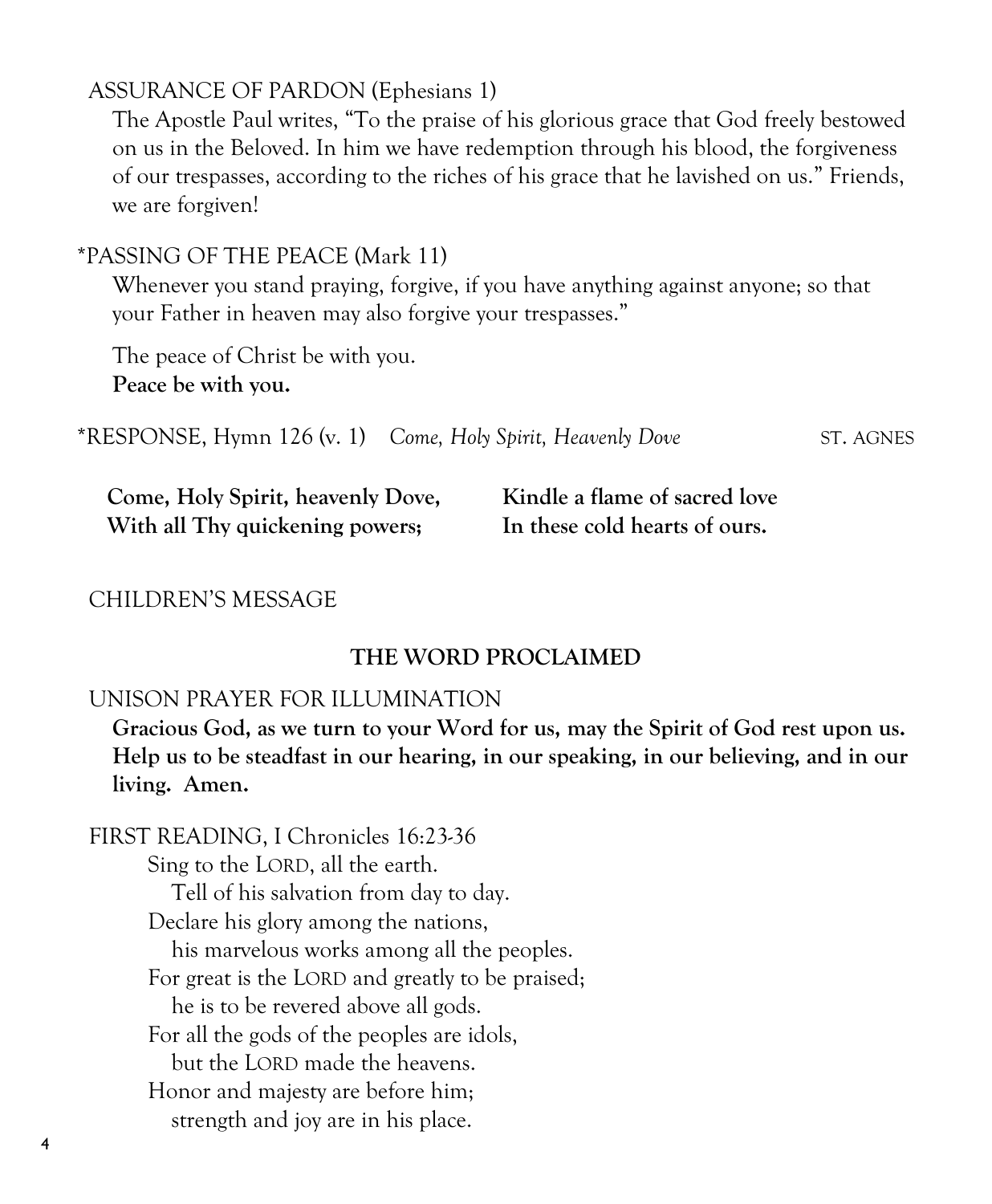Ascribe to the LORD, O families of the peoples, ascribe to the LORD glory and strength. Ascribe to the LORD the glory due his name; bring an offering and come before him. Worship the LORD in holy splendor; tremble before him, all the earth. The world is firmly established; it shall never be moved. Let the heavens be glad, and let the earth rejoice, and let them say among the nations, "The LORD is king!" Let the sea roar and all that fills it; let the field exult and everything in it. Then shall the trees of the forest sing for joy before the LORD, for he comes to judge the earth. O give thanks to the LORD, for he is good, for his steadfast love endures forever. Say also, "Save us, O God of our salvation, and gather and rescue us from among the nations, that we may give thanks to your holy name and glory in your praise. Blessed be the LORD, the God of Israel, from everlasting to everlasting." Then all the people said "Amen!" and praised the LORD. ANTHEM, Duet *Make a Joyful Noise unto the Lord* Michael Head (1976)

| ANTHEM. Duet | Make a Joyful Noise unto the Lord                | Michael Head (1976) |
|--------------|--------------------------------------------------|---------------------|
|              | Kaitlyn Waterson, Soprano; Tom Sitzler, Baritone |                     |
|              | (For text, please see Psalm 100.)                |                     |

#### SECOND READING, Ephesians 5:1-20

Therefore be imitators of God, as beloved children, and walk in love, as Christ loved us and gave himself up for us, a fragrant offering and sacrifice to God.

But sexual immorality and impurity of any kind or greed must not even be mentioned among you, as is proper among saints. Entirely out of place is obscene, silly, and vulgar talk; but instead, let there be thanksgiving. Be sure of this, that no sexually immoral or impure person or one who is greedy (that is, an idolater) has any inheritance in the kingdom of Christ and of God.

Let no one deceive you with empty words, for because of these things the wrath of God comes on those who are disobedient. Therefore do not be associated with them,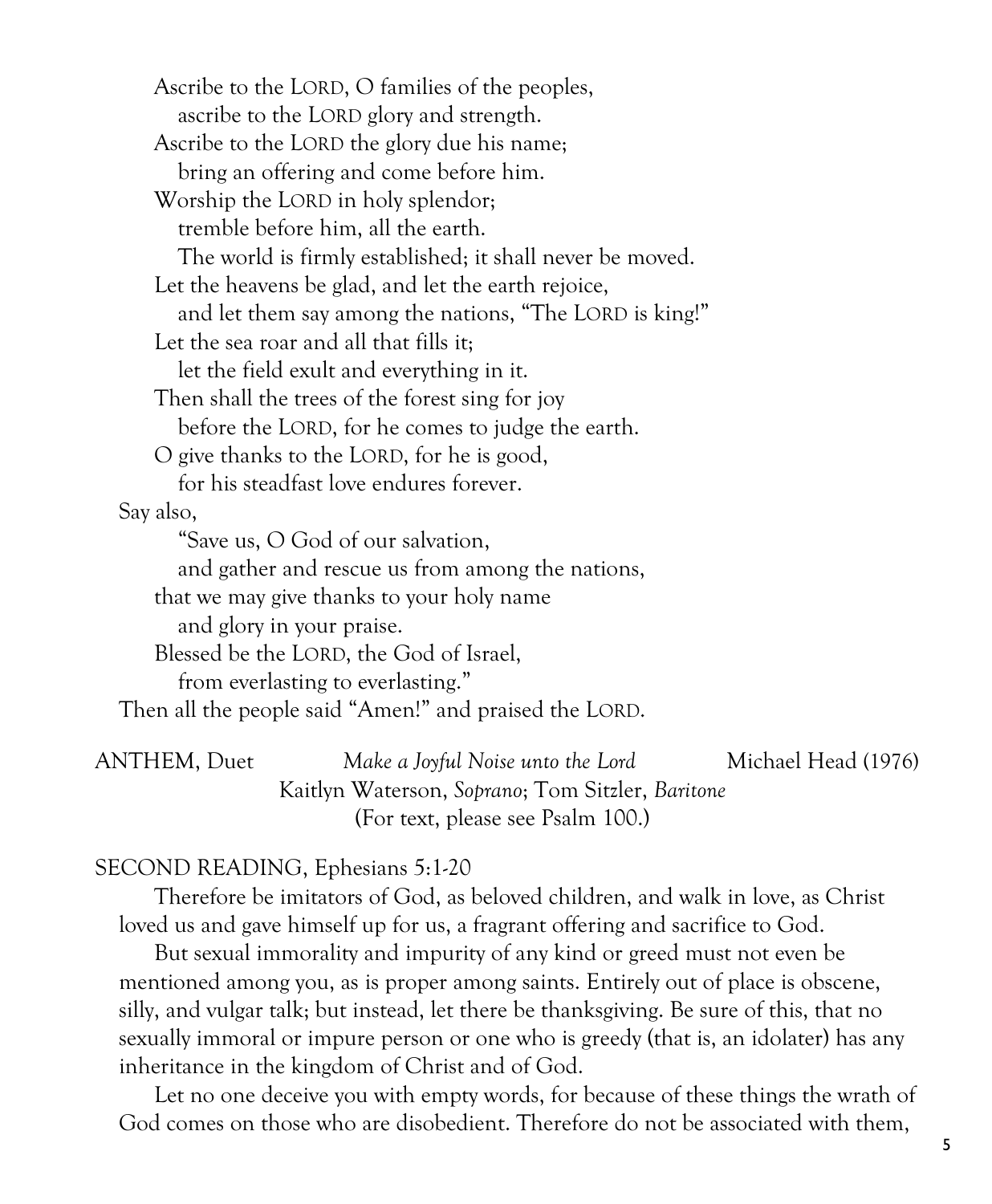for once you were darkness, but now in the Lord you are light. Walk as children of light, for the fruit of the light is found in all that is good and right and true. Try to find out what is pleasing to the Lord. Take no part in the unfruitful works of darkness; rather, expose them. For it is shameful even to mention what such people do secretly, but everything exposed by the light becomes visible, for everything that becomes visible is light. Therefore it says,

"Sleeper, awake!

Rise from the dead,

and Christ will shine on you."

Be careful, then, how you live, not as unwise people but as wise, making the most of the time, because the days are evil. So do not be foolish, but understand what the will of the Lord is. Do not get drunk with wine, for that is debauchery, but be filled with the Spirit, as you sing psalms and hymns and spiritual songs to one another, singing and making melody to the Lord in your hearts, giving thanks to God the Father at all times and for everything in the name of our Lord Jesus Christ.

This is the word of God for the people of God.

**Thanks be to God.**

 SERMON *"Sleeper Awake! It's Time to Love and Worship"* Rev. Jason Grimes The Easter Life

#### **RESPONDING TO THE WORD**

\*HYMN 464 *Joyful, Joyful, We Adore Thee* HYMN TO JOY

#### \*AFFIRMATION OF FAITH (Philippians 2)

**Christ Jesus, though he was in the form of God, did not count equality with God a thing to be grasped, but emptied himself, taking the form of a servant, being born in human likeness. And being found in human form he humbled himself and became obedient unto death, even death on a cross. Therefore, God has highly exalted him and bestowed on him the name which is above every name, that at the name of Jesus every knee should bow, in heaven and on earth and under the earth, and every tongue confess to the glory of God: Jesus Christ is Lord! Amen.**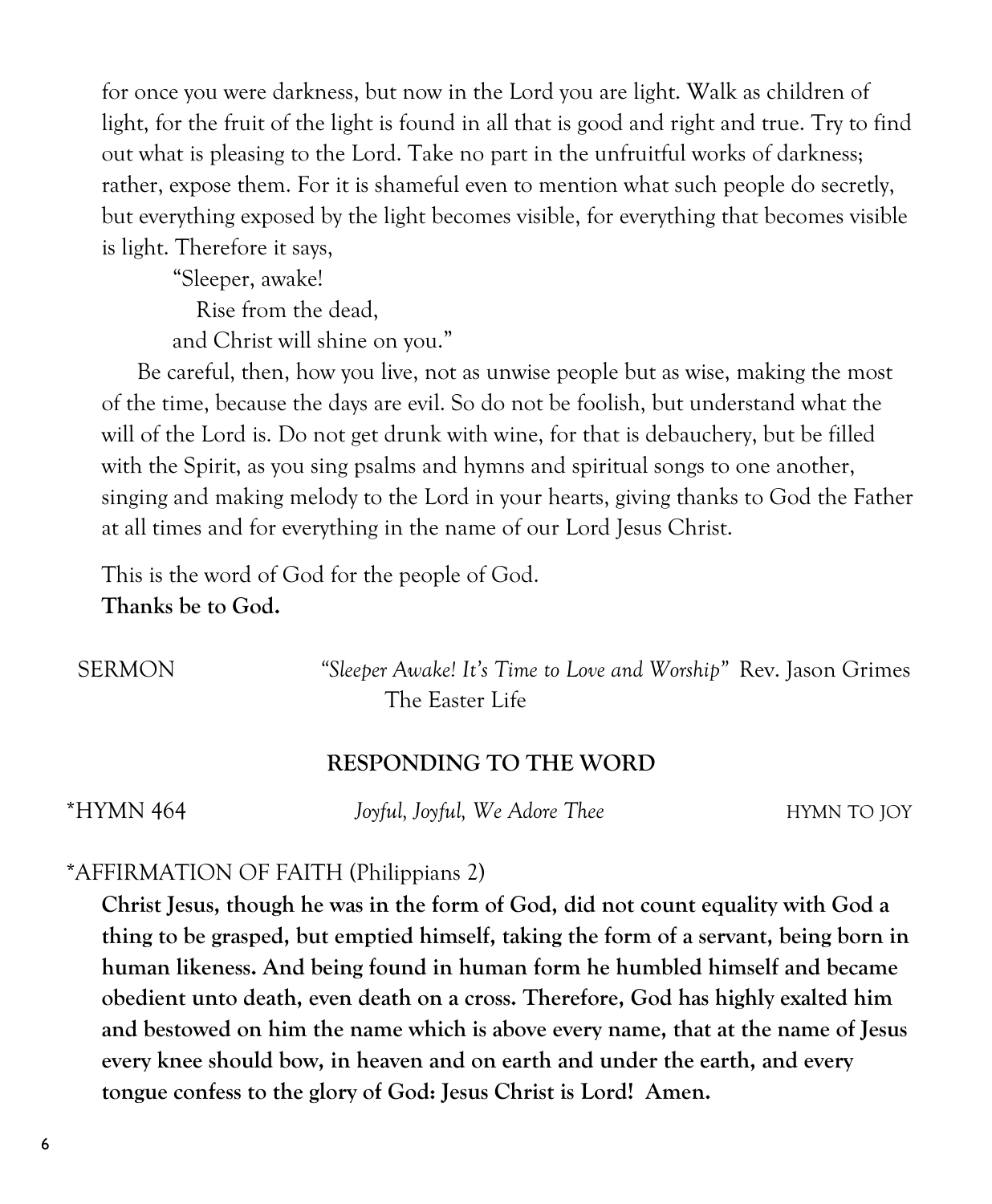#### PRAYERS OF THE PEOPLE AND THE LORD'S PRAYER

**Our Father, who art in heaven, hallowed be thy name, thy kingdom come, thy will be done, on earth as it is in heaven. Give us this day our daily bread; and forgive us our debts, as we forgive our debtors; and lead us not into temptation but deliver us from evil. For thine is the kingdom, and the power, and the glory, forever. Amen.**

#### PREPARING TO MAKE OUR OFFERING TO GOD

| OFFERTORY, Duet | How Lovely Is Thy Dwelling Place | Haydn, arr. Fredrickson |
|-----------------|----------------------------------|-------------------------|
|                 | (For text, please see Psalm 84.) |                         |

#### \*DOXOLOGY

**Praise God from whom all blessings flow; Praise Him all creatures here below; Praise Him above ye heavenly host; Praise Father, Son and Holy Ghost. Amen.**

#### \*PRAYER OF DEDICATION OF OUR GIFTS

\*HYMN 411 *Arise, Your Light is Come!* FESTAL SONG

#### **GOING FORTH TO SERVE**

\*BLESSING

POSTLUDE *Joyful, Joyful, We Adore Thee* Christina Harmon (1995)



This Sunday's flowers are dedicated *to the glory of God, and in loving memory of my parents* 

**Dorothy and Thomas V. McNutt**

*by* **Barbara McNutt.**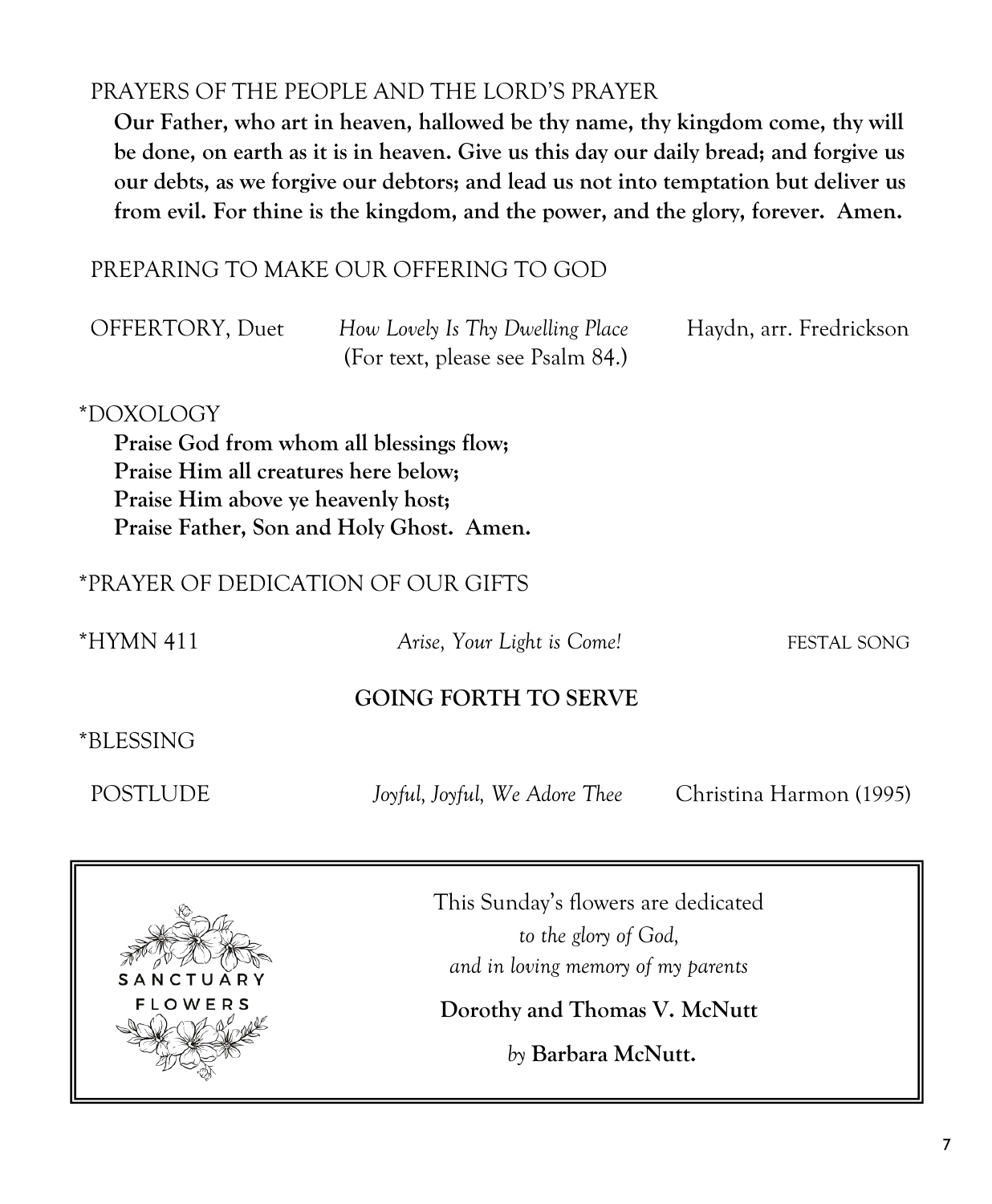

# **Tons of Fun at VBS 2022!**

45 children joined us this past week for Vacation Bible School! The *Dancing Dewdrops* (Pre-K), *Silly Sprinklers* (Kindergarten), *Puddle Jumpers (*Grade 1), *Rad Raindrops* (Grade 2-3), and *Wild Waterfalls* (Grade 4-5), had a great time learning about faith and fun.

Thanks to all of our faithful volunteers who decorated,

checked in children, led groups, taught lessons, and fed them snacks. We couldn't have done it without your help!



## **Sanctuary Flowers**

Dedicating sanctuary flowers is a lovely way to remember a loved one, or celebrate a special person or event! The cost is \$55 and you can choose to take your flowers home after the service, or the deacons can distribute them.

Sanctuary flowers are currently needed for the following dates: **July 3 & July 17.**

Contact Emily in the church office to sign up, or with any questions! Call 610-642-6650 (ext.101) or email admin@ardmorepres.org.

## **Lemonade on the Lawn**

Volunteers are needed to host Lemonade on the Lawn immediately following church on Sundays. Your responsibilities include setting up the table with snacks, and drinks that are provided and greeting people after church. That's it!

The Fellowship and Outreach Committee will provide all basic supplies, but you are welcome to add your own contributions if you wish. Sign up with a buddy or as a family! **We currently need hosts for July 3, 24, and 31.** Please see the clipboard in the back of the Sanctuary to sign-up.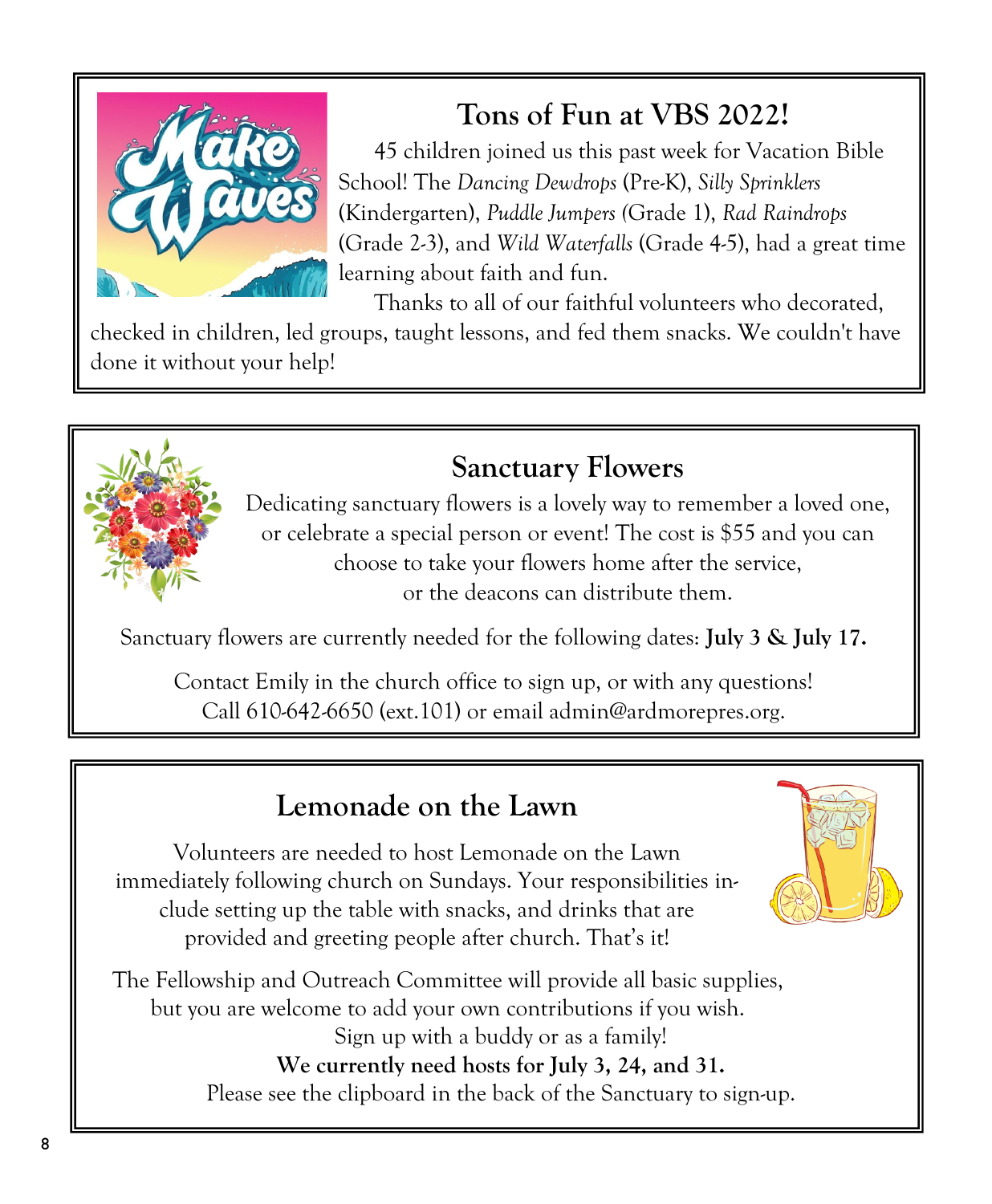# **Welcome Home Kit**

When people who are a part of The Welcome Church or who are referred by a partner agency are moving from homelessness into permanent housing, The Welcome Church likes to give a Welcome Home Kit,



which provides the basics for bedroom, bathroom, and kitchen for the new home (see list of items below). The kit serves a number of purposes. First, if someone has been living on the streets for an extended period of time, they do not have access to household items. Second, we celebrate with the person their new beginning with a "new housing shower." Third, giving the Welcome Home Kit allows a way to open and continue contact with the person who has now moved inside, as people can suddenly feel very alone, when they are no longer with the community they have known.

So far, the following items have been received for a Welcome Home Kit from APC: pillows, ice cube trays, towels, and a blanket. We are still hoping to complete a kit, to share with someone who has moved from homelessness to permanent housing. Please bring items from the list below to the donation bin in the back of the Sanctuary or outside the church office. **New** items are requested. Thank you for helping!

- Dishes: set of 4-8. including glasses
- Utensils: set of 4-8
- Pots/pans: 2 frying pans, 2 pots, 1 soup pot  $\bullet$
- Dish towels/dish cloths  $\bullet$
- Bed linens (queen size): Kitchen garbage can 2 sets (fitted & flat)
- Blanket
- $\leftarrow$  Pillows:  $2$  (new)
- **Toiletries**
- Shower curtain/liner
	- Bathroom accessories
	- Waste baskets (2)
- 
- Ice cube trays: 2
- Plastic food storage containers

Bath towels/wash cloths • (4 each)

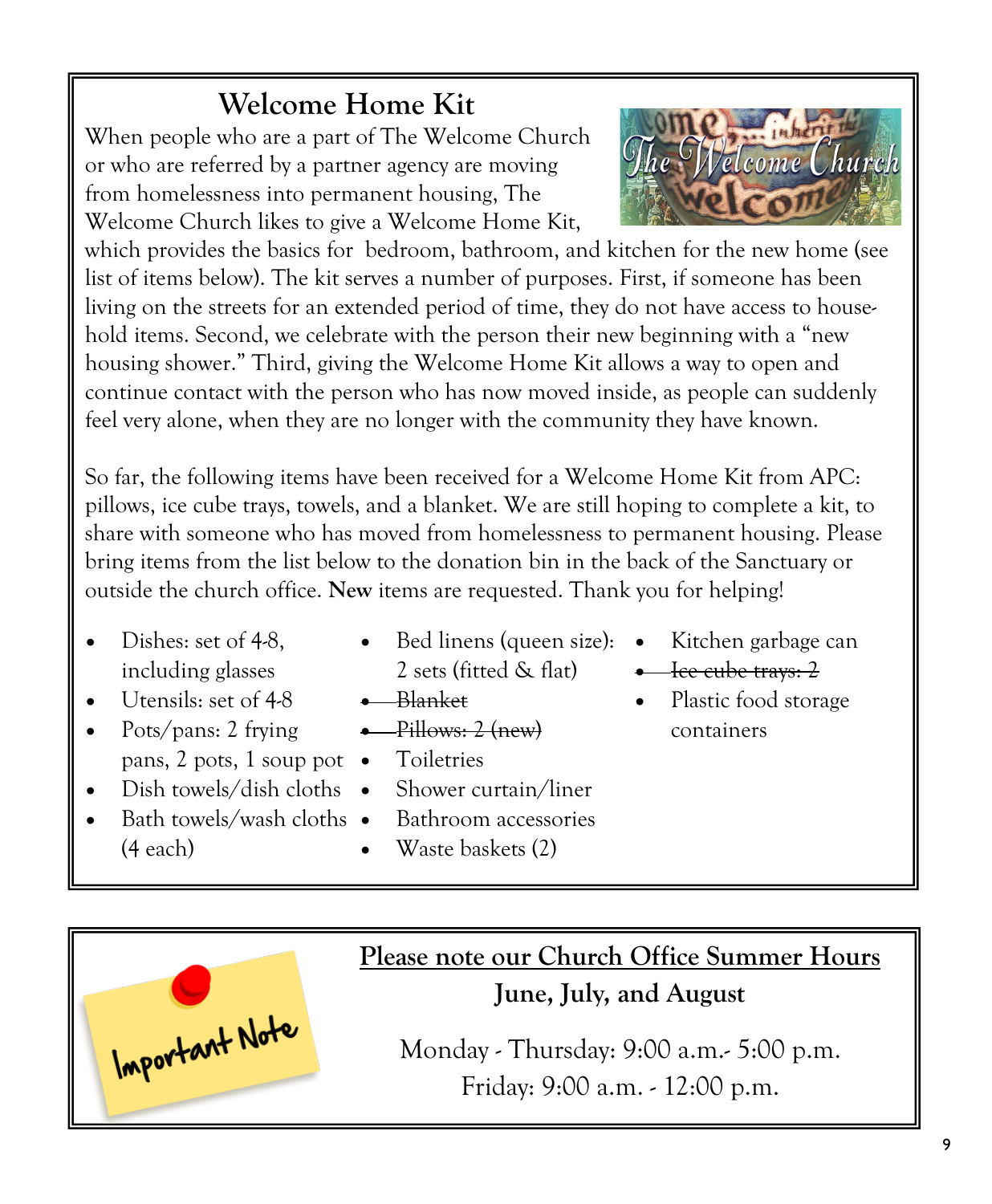# **Shine Up Saturday a Smashing Success**

Thank you to everyone who came out on Saturday for our Shine Up! The James K. Young Garden is ready for new planting, weeding and trimming has been done along the driveway and the Wurster Garden along Mill

Creek Road, and stairwells in the Education Wing got a new coat of paint. Extra thanks for Katherine Anne Matt for organizing the crew and tasks. It was a great day of hard work and fellowship!



# **Ardmore Food Pantry**

Ardmore Food Pantry is always in need of non-perishable foods such as: Cold cereals, spaghetti sauce, canned meals, soups, peanut butter, jelly, canned tuna and chicken, canned vegetables, canned beans, canned fruit

and applesauce (or cups), mac & cheese, crackers (saltines or Ritz), oatmeal packets, granola bars, single serving snacks, bottled salad dressings, mayonnaise (small jars), hot chocolate packets. You can also donate \$25 gift cards to Acme, Giant or Trader Joe's. Please leave in the bins in the back of the Sanctuary, or drop off at St. Mary's Episcopal Church at 36 Ardmore Avenue. Thank you!

# **D** YouTube

# **Did You Know?**

You can watch all of our church services on our YouTube page! Catch up on a Sunday you missed, learn more by re-watching a sermon you loved, or enjoy your favorite hymn or choir piece again. Please "like" our videos and subscribe to our channel to keep up to date with all of the videos we post! Simply search for "Ardmore Presbyterian Church" and our channel will come up first.



# **Summer Hymn Sing Preludes!**

We hope you are enjoying our summer hymn-sing preludes! These take place on the last Sundays of June, July, and August. The next one will be **Sunday, July 31** at 10:15 a.m. Please come ready to request your favorites!

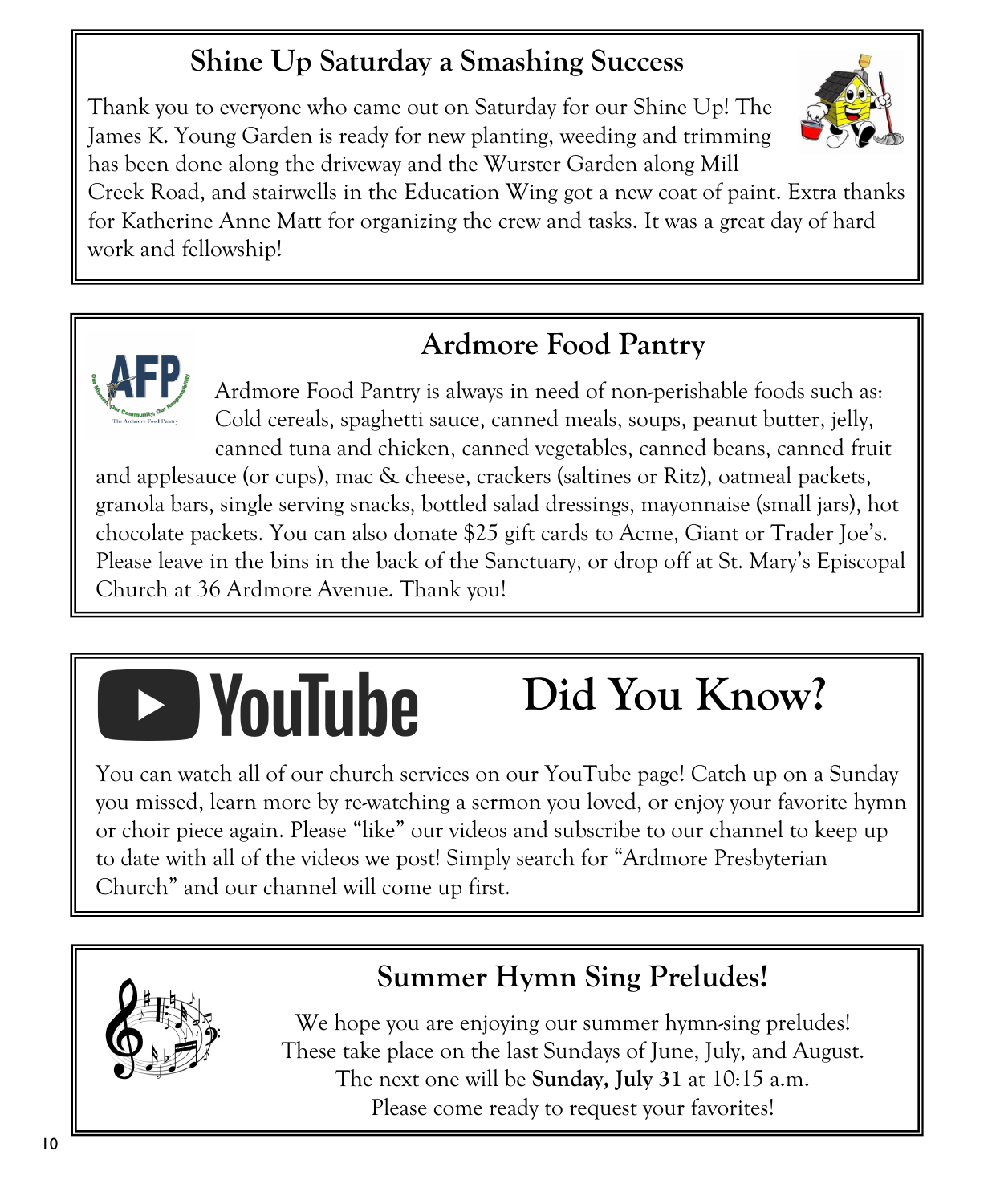# **This Week at APC**

| Sunday, June 26 | 9:00 a.m. Sunday Morning Adult Small Group<br>(MCR & Zoom)                                 |
|-----------------|--------------------------------------------------------------------------------------------|
|                 | 10:30 a.m. Lord's Day Worship                                                              |
|                 | In-Person & Livestreamed at <b>ardmorepres.org/live</b><br>11:45 a.m. Lemonade on the Lawn |
|                 | (Hosted by Alice and Frank Miller, thank you!)                                             |
| Monday, June 27 | 1:00 p.m. Prayer Fellowship (Zoom)                                                         |
|                 | 4:30 p.m. Worship Committee Meeting (Zoom)                                                 |
|                 |                                                                                            |
| Friday, July 1  | Church Office Closes at 12:00 p.m.                                                         |
| Sunday, July 3  | 9:00 a.m. Sunday Morning Adult Small Group                                                 |
|                 | (MCR & Zoom)                                                                               |
|                 | 10:30 a.m. Lord's Day Worship                                                              |
|                 | In-Person & Livestreamed at <b>ardmorepres.org/live</b>                                    |
|                 | 11:45 a.m. Lemonade on the Lawn                                                            |
|                 | (Host needed! Please sign up in back of Sanctuary!)                                        |